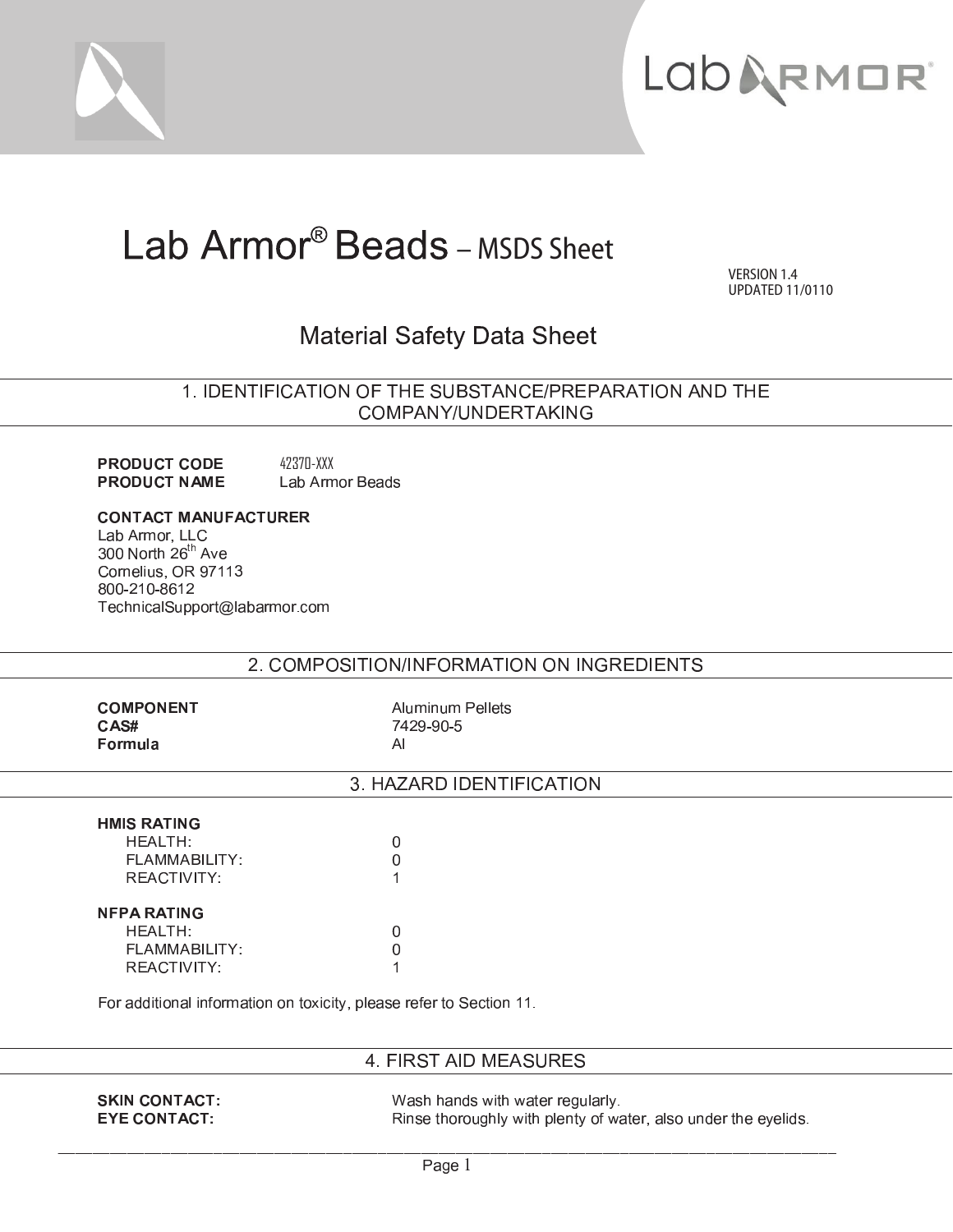#### **INGESTION:**

**INHALATION:** 

If swallowed, wash out mouth with water provided person is conscious Call a physician. Move to fresh air. Give artificial respiration if not breathing. Get immediate medical attention.

#### 5. FIRE-FIGHTING MEASURES

**FLASH POINT**  $N/A$ **AUTOIGNITION TEMP**  $N/A$ **FLAMMABILITY**  $N/A$ **EXTINGUISHING MEDIA** Suitable: Water spray. Carbon dioxide, dry chemical powder, or appropriate foam. **FIREFIGHTING** Protective Equipment: Wear self-contained breathing apparatus and protective clothing to prevent contact with skin and eyes. Specific Hazard(s): Emits toxic fumes under fire conditions.

#### 6. ACCIDENTAL RELEASE MEASURES

#### PROCEDURE(S) OF PERSONAL **PRECAUTION(S)**

**METHODS FOR CLEANING UP** 

Exercise appropriate precautions to minimize direct contact with skin or eyes and prevent inhalation of dust. Sweep up, place in a bag and hold for waste disposal. Avoid raising dust. Ventilate area and wash spill site after material pickup is complete.

#### 7. HANDLING AND STORAGE

**HANDLING STORAGE** 

User Exposure: Avoid inhalation. Avoid contact with eyes. Suitable: Store in a dry place.

AT TEMPERATURE OR PRESSURE

#### 8. EXPOSURE CONTROLS/PERSONAL PROTECTION

PERSONAL PROTECTIVE EQUIPMENT Respiratory: Respiratory protection is not required. Where protection from nuisance levels of dusts are desired, use type N95 (US) or type P1 (EN 143) dust masks. Hand: Protective gloves. Eye: Chemical safety goggles. **GENERAL HYGIENE MEASURES** Wash thoroughly after handling.

9. PHYSICAL AND CHEMICAL PROPERTIES

#### **APPEARANCE**

**PROPERTY** 

Physical State: Solid

**Molecular Weight** pH **BP/BP Range MP/MP Range Freezing Point Vapor Pressure** 

26.98 AMU  $N/A$  $N/A$ 660.37 °C  $N/A$ 

**VALUE** 

 $N/A$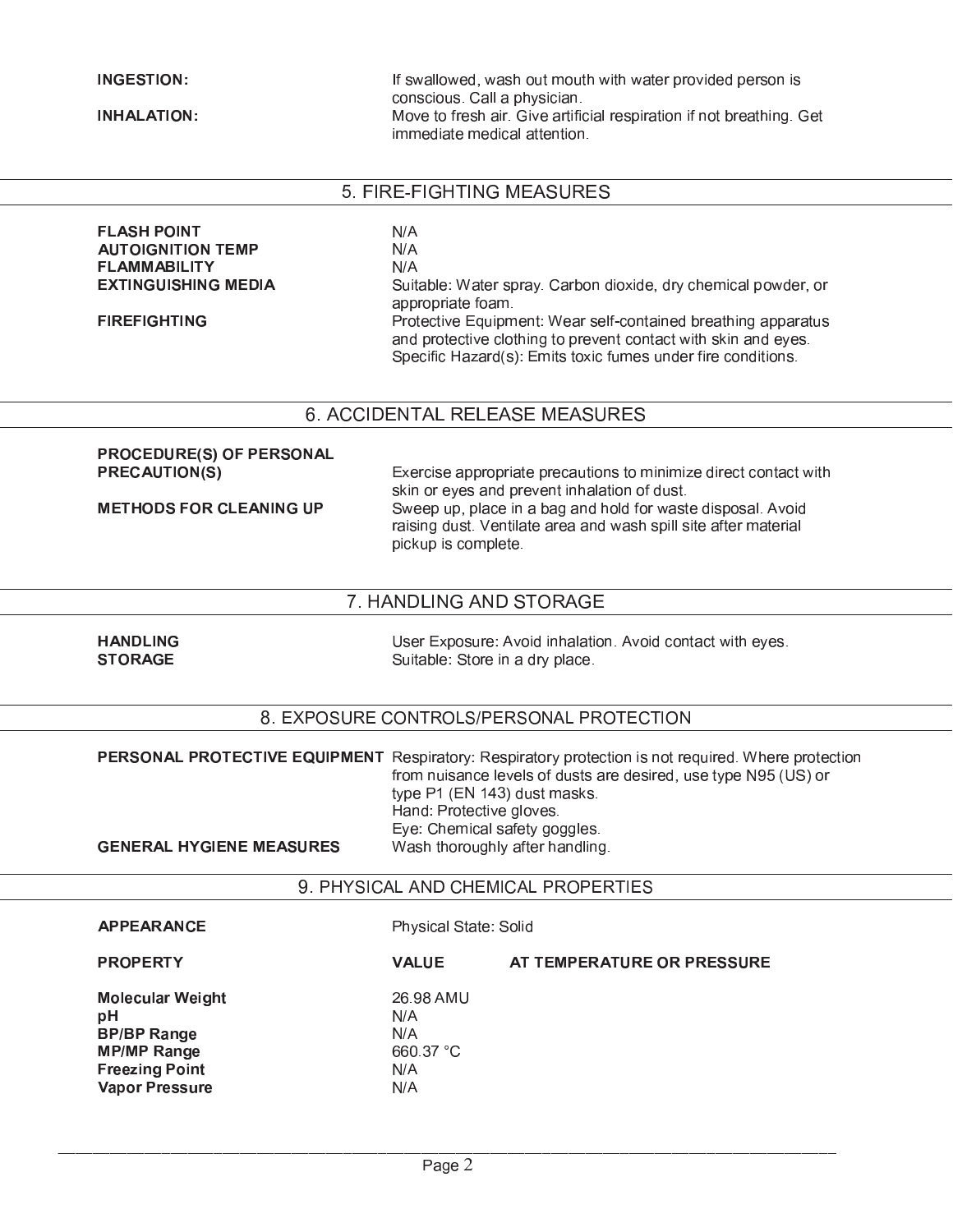| <b>Vapor Density</b>         | N/A            |
|------------------------------|----------------|
| <b>Saturated Vapor Conc.</b> | N/A            |
| <b>SG/Density</b>            | $2.7$ g/cm $3$ |
| <b>Bulk Density</b>          | N/A            |
| <b>Odor Threshold</b>        | N/A            |
| Volatile%                    | N/A            |
| <b>VOC Content</b>           | N/A            |
| <b>Water Content</b>         | N/A            |
| <b>Solvent Content</b>       | N/A            |
| <b>Evaporation Rate</b>      | N/A            |
| Viscosity                    | N/A            |
| <b>Surface Tension</b>       | N/A            |
| <b>Partition Coefficient</b> | N/A            |
| Decomposition Temp.          | N/A            |
| Flash Point                  | N/A            |
| <b>Explosion Limits</b>      | N/A            |
| Flammability                 | N/A            |
| <b>Autoignition Temp</b>     | N/A            |
| <b>Refractive Index</b>      | N/A            |
| <b>Optical Rotation</b>      | N/A            |
| Miscellaneous Data           | N/A            |
| <b>Solubility</b>            | N/A            |
| $N/A$ = not available        |                |

## 10. STABILITY AND REACTIVITY

| <b>STABILITY</b><br><b>HAZARDOUS DECOMPOSITION</b><br><b>PRODUCTS</b><br><b>HAZARDOUS POLYMERIZATION</b> | Conditions of Instability: Air and moisture sensitive. Materials to Avoid:<br>Oxidizing agents<br>Hazardous Decomposition Products: Aluminum oxide.<br>Hazardous Polymerization: Will not occur                                                                                                                                                                                                                                                         |  |
|----------------------------------------------------------------------------------------------------------|---------------------------------------------------------------------------------------------------------------------------------------------------------------------------------------------------------------------------------------------------------------------------------------------------------------------------------------------------------------------------------------------------------------------------------------------------------|--|
| 11. TOXICOLOGICAL INFORMATION                                                                            |                                                                                                                                                                                                                                                                                                                                                                                                                                                         |  |
| <b>ROUTE OF EXPOSURE</b><br><b>SIGNS AND SYMPTOMS</b><br><b>OF EXPOSURE</b>                              | Skin Contact: May cause skin irritation.<br>Skin Absorption: May be harmful if absorbed through the skin.<br>Eye Contact: May cause eye irritation.<br>Inhalation: Material may be irritating to mucous membranes and<br>upper respiratory tract. May be harmful if inhaled.<br>Ingestion: May be harmful if swallowed.<br>To the best of our knowledge, the chemical, physical, and<br>toxicological properties have not been thoroughly investigated. |  |
| 12. ECOLOGICAL INFORMATION                                                                               |                                                                                                                                                                                                                                                                                                                                                                                                                                                         |  |
| <b>Ecotoxicity effects</b><br><b>Mobility</b><br><b>Biodegradation</b><br><b>Bioaccumulation</b>         | No information available.<br>No information available.<br>No information available<br>No information available.                                                                                                                                                                                                                                                                                                                                         |  |

## 13. DISPOSAL CONSIDERATIONS